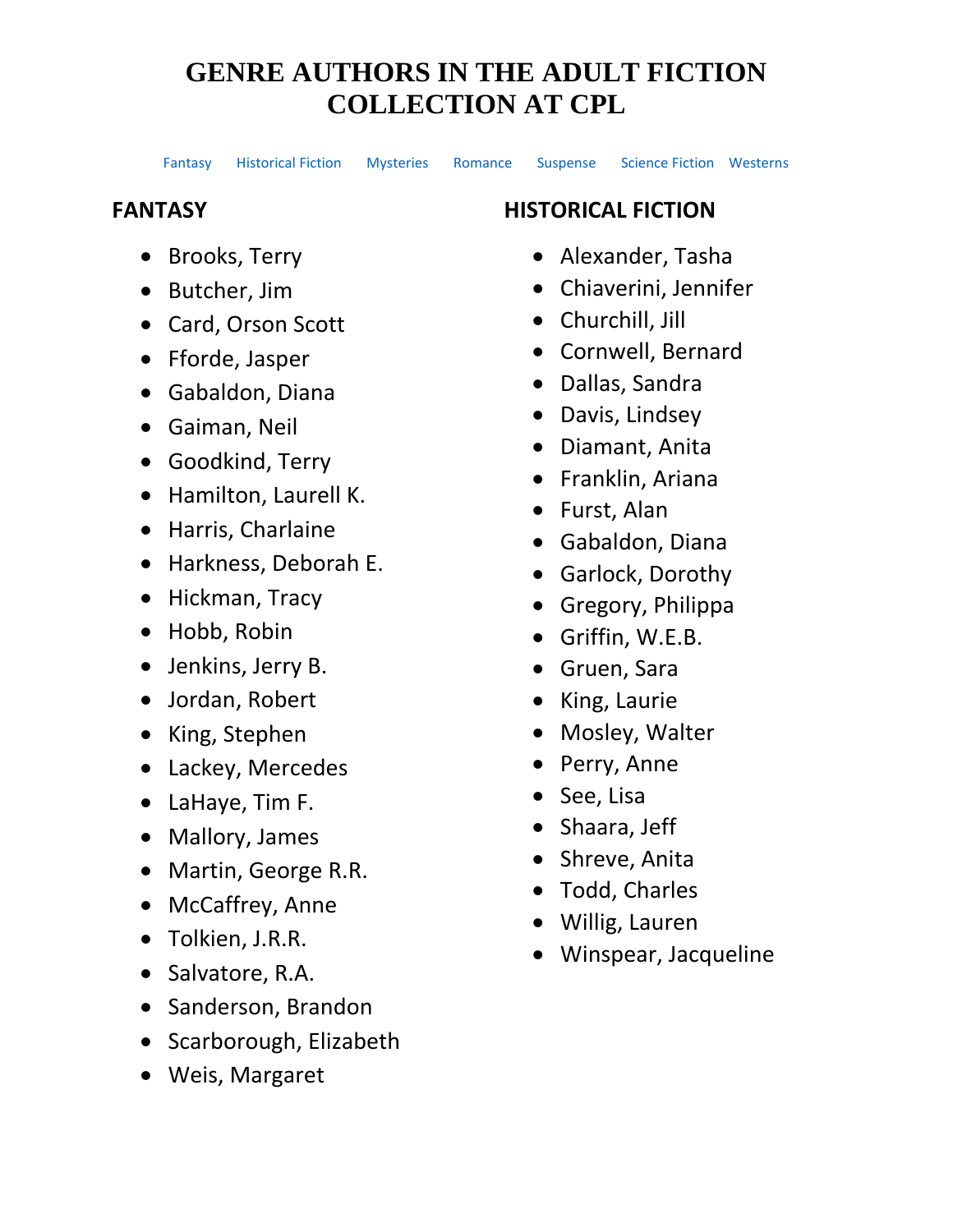[Fantasy](#page-0-0) [Historical](#page-0-1) Fiction [Mysteries](#page-1-0) [Romance](#page-2-0) [Suspense](#page-3-0) [Science Fiction](#page-2-1) [Westerns](#page-3-1)

#### <span id="page-1-0"></span>**MYSTERIES**

### **Cozy Mysteries**

- Atherton, Nancy
- Beaton, M.C.
- Bowen, Rhys
- Bradley, Alan
- Braun, Lilian
- Brown, Rita Mae
- Childs, Laura
- Churchill, Jill
- Clark, Carol Higgins
- Davidson, Diane
- Evanovich, Janet
- Fluke, Joanne
- Fowler, Earlene
- Haddam, Jane
- Harris, Charlaine
- Hart, Carolyn
- McCall Smith, Alexander
- Wittig, Susan Albert

### **Police & PI Procedurals**

- Atkins, Ace
- Barr, Nevada
- Christie, Agatha
- Connelly, Michael
- Crombie, Deborah
- Gerritsen, Tess
- Grafton, Sue
- Grimes, Martha
- Houston, Victoria
- Jance, J.A.
- Kellerman, Faye
- Kellerman, Jonathan
- Krueger, William
- Leon, Donna
- Mosley, Walter
- Penny, Louise
- Perry, Anne
- Rendell, Ruth
- Robb, J.D.
- Todd, Charles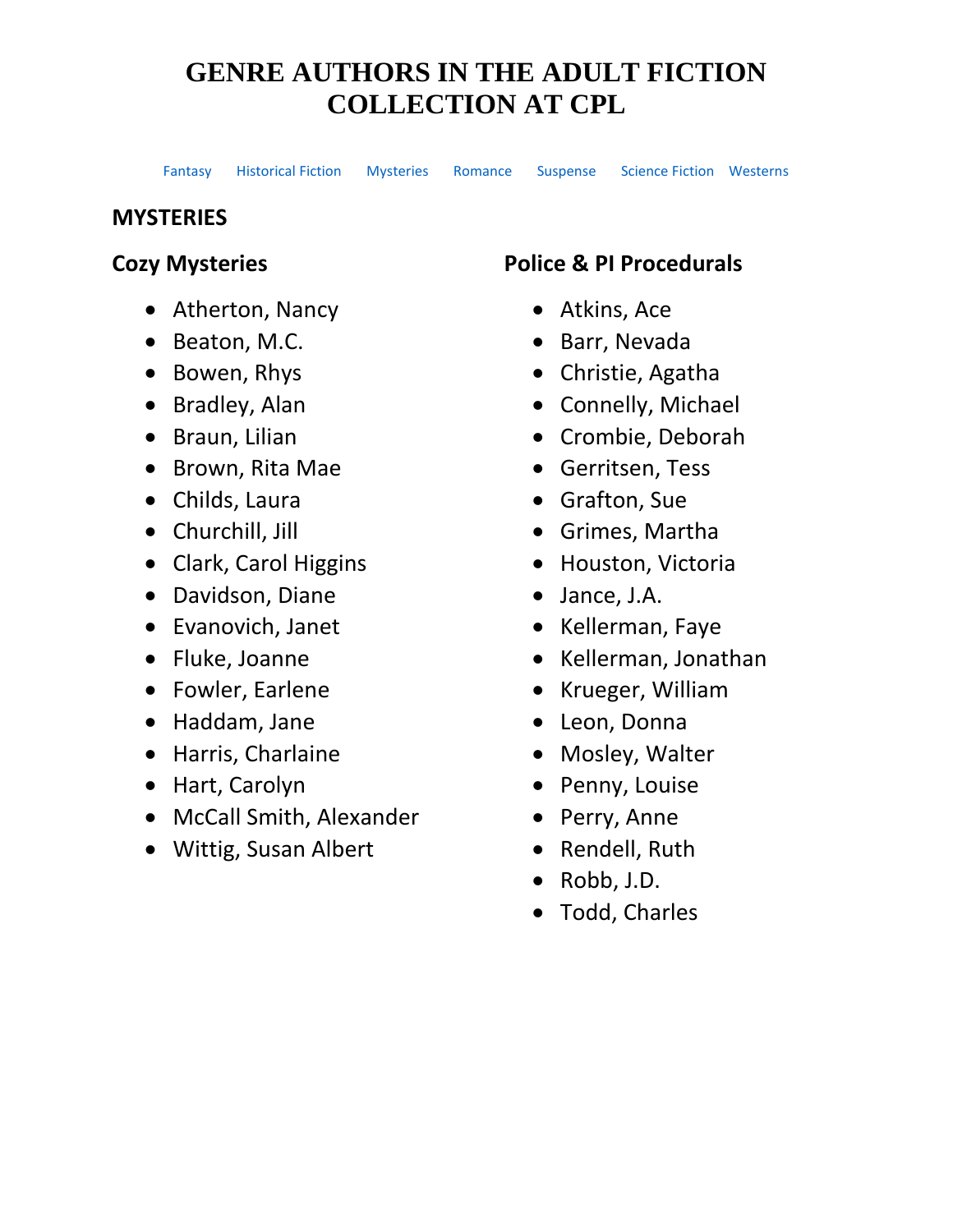[Fantasy](#page-0-0) [Historical](#page-0-1) Fiction [Mysteries](#page-1-0) [Romance](#page-2-0) [Suspense](#page-3-0) [Science Fiction](#page-2-1) [Westerns](#page-3-1)

#### <span id="page-2-0"></span>**ROMANCE**

- Austen, Jane
- Bradford, Barbara
- Brown, Sandra
- Cruise, Jennifer
- Deveraux, Jude
- Evans, Richard Paul
- Garwood, Julie
- Gruen, Sara
- Lindsey, Johanna
- Lowell, Elizabeth
- Macomber, Debbie
- Michaels, Fern
- Phillips, Susan
- Quick, Amanda
- Rice, Luanne
- Robards, Karen
- Roberts, Nora
- Sparks, Nicholas
- Steel, Daniel
- Wick, Lori

### <span id="page-2-1"></span>**SCIENCE FICTION**

- Anderson, Kevin
- Bradbury, Ray
- Clarke, Arthur
- Card, Orson Scott
- Herbert, Frank
- Le Guin, Ursula
- McCaffrey, Anne
- McCaffrey, Todd
- Niven, Larry
- Rollins, James
- Weber, David